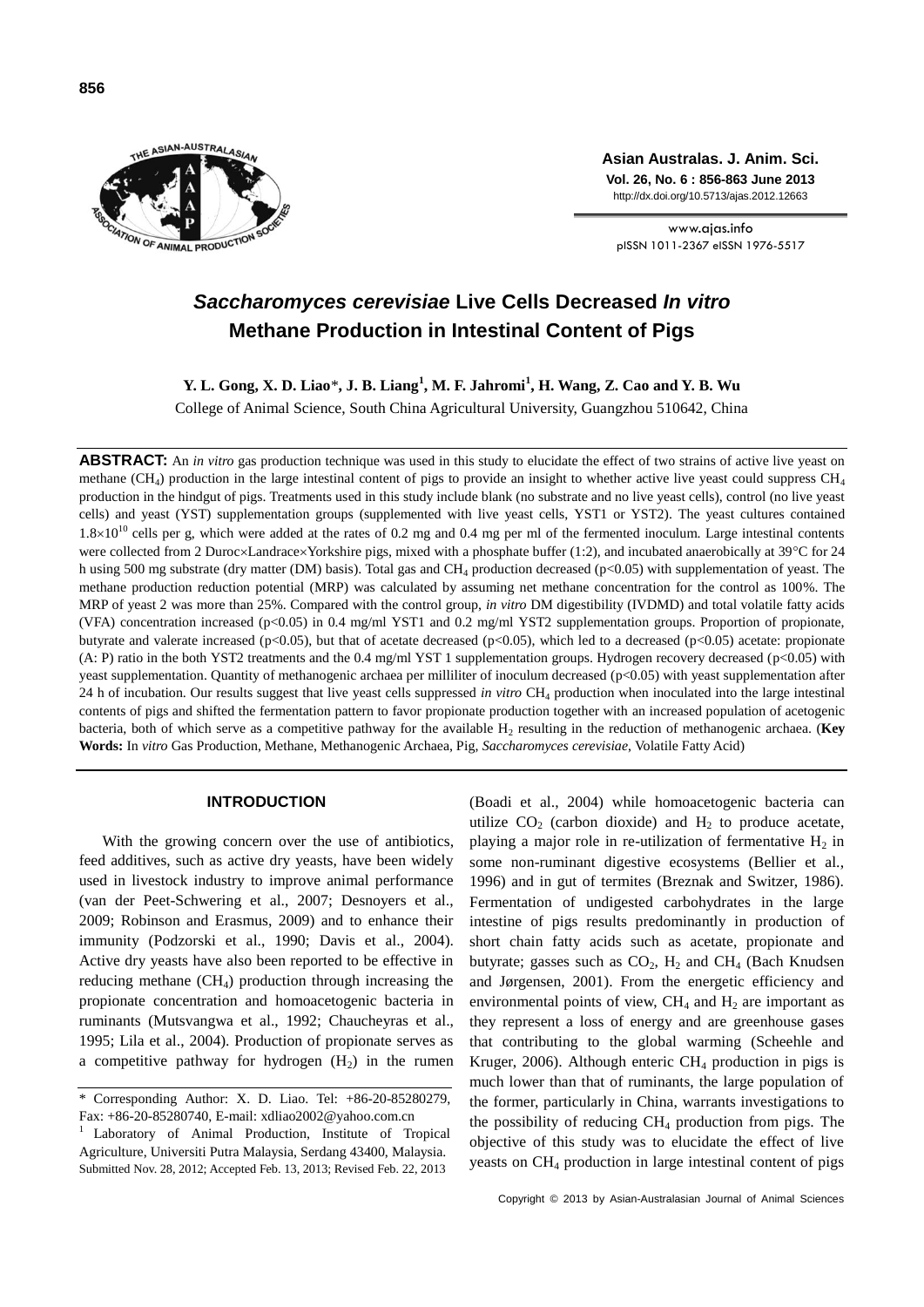using *in vitro* production technique to provide an insight to whether active live yeast could suppress enteric  $CH<sub>4</sub>$ production in the hindgut of pigs.

# **MATERIAL AND METHODS**

#### **Donor animals and preparation of inoculum**

Two Duroc×Landrace×Yorkshire male finisher pigs  $(60±1 \text{ kg BW})$  were used as donor animals of the inoculums for this study. The animals were individually housed and fed a corn-soybean basal diet (Table 1) formulated to meet the nutritional requirements recommended by the National Research Council (NRC, 1998) for 50 to 80 kg pigs. Pigs were fed twice daily, at 0800 and 1600 h, and managed according to the protocols approved by the Animal Experimental Committee of Guangdong Institute of Animal Science. Clean drinking water is provided at all time.

After 4 wks of feeding, the pigs were slaughtered in the morning and the large intestinal content was collected as inoculum for the study. The contents were quantitatively transferred into plastic bags, sealed and taken to the laboratory within 2 h in a water bath pre-heated to  $39^{\circ}$ C. In the laboratory, the intestinal contents were mixed with sodium and ammonia bicarbonate buffer solution (35 g NaHCO<sub>3</sub> plus 4 g NH<sub>4</sub>HCO<sub>3</sub> per L) in a ratio of 1:3 (w/v)

**Table 1.** Ingredient composition and nutrient content of the basal diet

| Item                      |      |  |
|---------------------------|------|--|
| Ingredient (% as-fed)     |      |  |
| Corn                      | 70   |  |
| Soybean meal              | 20   |  |
| Wheat bran                | 7    |  |
| Powder                    | 1    |  |
| CaHPO <sub>3</sub>        | 0.52 |  |
| Salt                      | 0.4  |  |
| L-lysine-HCl (98%)        | 0.08 |  |
| Premix <sup>a</sup>       | 1    |  |
| Nutrient content $(\%)^b$ |      |  |
| Gross energy (Mcal/kg)    | 3.2  |  |
| Crude protein             | 15   |  |
| Crude fiber               | 2.97 |  |
| Ether extract             | 3.10 |  |
| Calcium                   | 71   |  |
| Available phosphorus      | 20.1 |  |
| Lysine                    | 0.77 |  |
| Methionine+cystine        | 0.47 |  |

<sup>a</sup> Provided per kg of diet: 3,400 IU; vitamin A, 1,200 IU; vitamin D<sub>3</sub>, 12 IU; vitamin E, 2.5 mg; vitamin  $K_3$ , 1.0 mg; vitamin B<sub>1</sub>, 4.0 mg; vitamin B<sub>2</sub>, 2.4 mg; vitamin B<sub>6</sub>, 0.015 mg; vitamin B<sub>12</sub>, 35 mg; niacin, 16 mg; calcium pantothenate, 0.5 mg; folic acid, 0.05 mg; biotic, 40 mg; manganese, 50 mg; iron, 75 mg; zinc, 3.5 mg; copper, 0.14 mg; iodine, 0.15 mg; selenium, 0.15 mg.

<sup>b</sup> Values of crude protein and crude fiber determined, the others were calculated.

according to Ly et al. (1997). The intestinal content-buffer mixture was stirred for 60 s in a kitchen-blender after which the solution was squeezed through 4 layers of surgical gauze, and then mixed with the buffer mineral solution (Menke and Steingass, 1988) in a 1:2 ratio (v/v) at  $39^{\circ}$ C under continuous flushing with  $CO<sub>2</sub>$ .

#### **Substrate and additives**

The corn-soybean basal diet was used as substrate for the *in vitro* fermentation. The samples were ground to pass through 1-mm sieve, and  $500\pm1$  mg of the sample was weighed into calibrated glass syringes of 100-ml capacity (HÄ BERLE, Germany). Two yeast samples; namely *S. cerevisiae* YST1, isolated from a commercial yeast supplement for pig production in China and *S. cerevisiae* YST2, isolated from bread were used as inocula for the *in vitro* gas production study.

The two strains of yeasts were isolated using plates of Yeast Peptone Dextrose (YPD) agar medium (Sigma, USA) from 2 different sources; the first from a commercial probiotic (Angela yeast Co., Guangzhou, China) sold as feed supplement to pig farms in China, and second from bread sample (purchased from bakery at Kuala Lumpur, Malaysia). Before placing them in the agar medium, they were diluted in saline solution (0.9% NaCl) in ratio of 1:100 w/v. Serial dilutions of the diluted samples  $(10^{-2} \text{ to } 10^{-6})$ were prepared in sterilized saline solution. About  $100 \mu l$  of samples from dilutions of  $10^{-2}$  to  $10^{-6}$  were transferred onto the YPD plates and incubated at  $30^{\circ}$ C for 72 h. At the end of incubation, 20 single colonies were selected from different dilutions of the commercial probiotic and bread inoculums and subcultured for 3 times in the YPD agar to get the pure culture samples. The isolated microorganisms were subcultured in YPD broth and incubated at 30°C for 48 h. After incubation, the samples were centrifuged at 9,600 g for 10 min, the supernatant was removed and the cells were washed by double distilled  $H_2O$  (dd $H_2O$ ) twice and centrifuged again. After centrifugation, the pellets were collected and froze into dry powder, which contained  $1.8\times10^{10}$  live organisms/g.

The harvested cells from 4 ml culture of each isolates were used for 18S rRNA identification. DNA was extracted from each yeast cells using the i-genomic BYF DNA Extraction Mini Kit (iNtRON biotechnology, Inc) according the manufacturer procedure. The primers of ITS 1 (5'-TCC GTA GGT GAA CCT TGC GG-3)' and ITS 2 (5'-GCT GCG TTC TTC TTG ATC GAT GC-3') were used for amplification of 18S rRNA from isolated samples (White et al., 1990). The PCR reaction system contained  $2 \mu$ l of DNA extract from each sample,  $2.0 \mu l$  of each prime,  $4.0 \mu l$  of dNTPs, 1.0  $\mu$ l of EX Taq, 5.0  $\mu$ l of 10×buffer (Promega, Madison, WI), and  $34.0 \mu l$  of ddH<sub>2</sub>O. The PCR conditions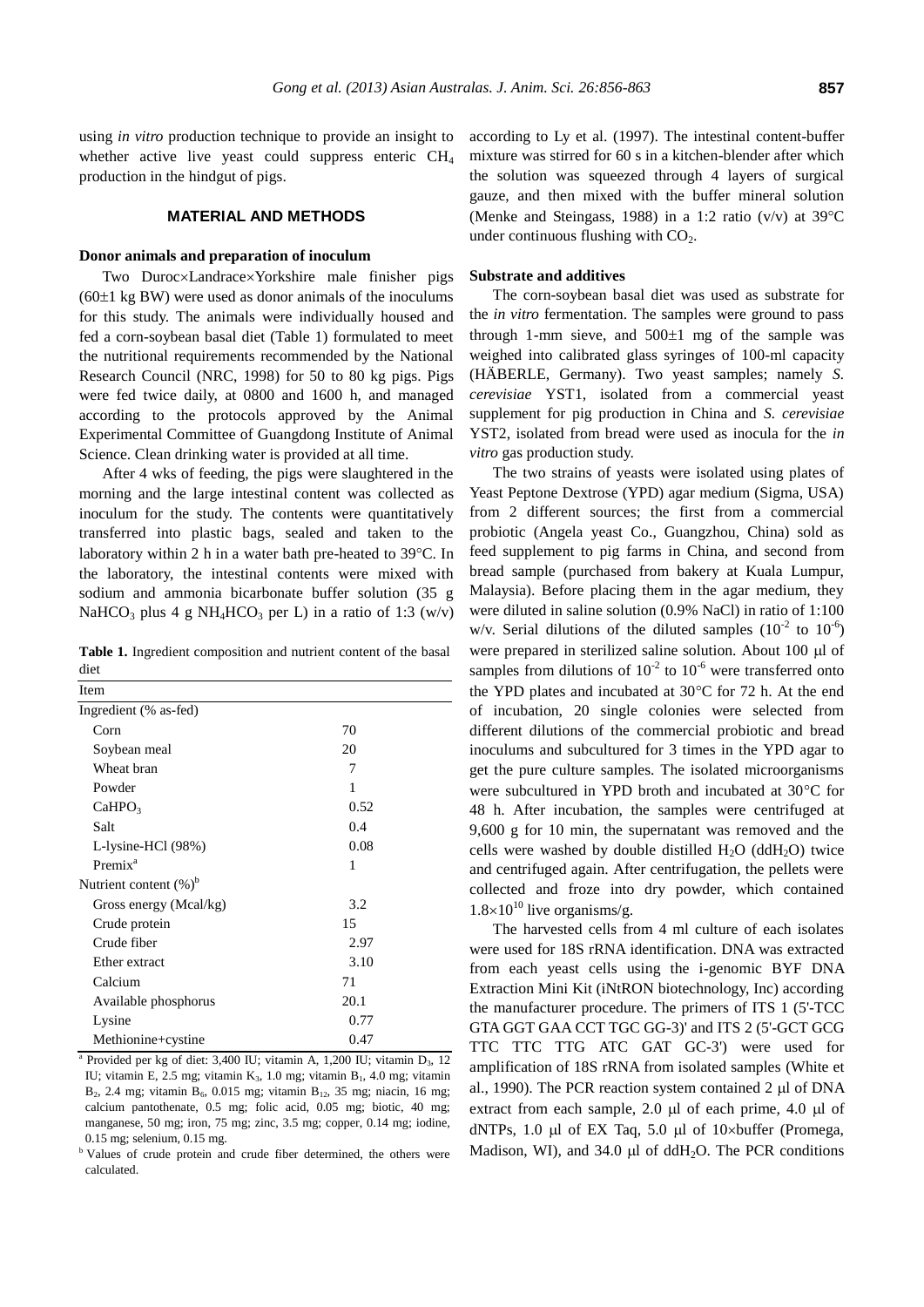were 35 cycles of denaturing at  $95^{\circ}$ C for 1 min; annealing at  $60^{\circ}$ C for 45 s and extension at  $72^{\circ}$ C for 45 s; and final extension at  $72^{\circ}$ C for 10 min. PCR products (50 µl) were further purified using the E.Z.N.A Gel Extraction kit (omega, USA). The purified PCR products were sent for sequencing. The sequences were compared to the GenBank database over the Internet by using the NCBI BLAST server (http://blast.ncbi.nlm.nih.gov/) NCBI blast online system was used for identification study.

#### *In vitro* **gas production**

*In vitro* gas production was performed as described by Menke and Steingass (1988) and adapted for use in pigs by Ly et al. (1997). About 30 ml of the inoculum was added to each 100-ml glass syringe (HÄ BERLE, Germany) with or without 0.5 g of substrate. The YST was supplemented at 0.2 and 0.4 mg per ml of fermented inoculum. The syringe was gently shaken and pushing the piston to remove air bubbles in the syringe before closing the plastic clip on the silicon tube attached to the tip of the syringe. The position of the piston of the lubricated syringes was recorded and the syringes were incubated at  $39^{\circ}$ C for 24 h, shaking at 60 g. According to the change in the piston position, the volume of accumulated gas was recorded at 2 h intervals.

Two 24-h identical incubation runs were carried out independently in two fermenters, which received same treatments, with 3 replicates per treatment in each run. The experimental treatments were as follows: blank (containing no substrate, but only the inoculum), control (containing the substrate and inoculum) and YST supplementation groups (containing substrate and inoculum, and mixed with 2 strains of *Saccharomyces cerevisiae* live cells, YST1 and YST2 respectively, at the rate of 0.2 and 0.4 mg per ml fermented inoculum). The lower YST inclusion rate was estimated based on the recommendation of the manufacturer (Angela Yeast Inc.) that 100 g of *S. cerevisiae* (YST1) was to add to per 100 kg of feed and we further assumed that the volume of the large intestine of a finisher pig is 10 L, and the average daily feed intake of 2 kg per head. From the above assumption, the estimated concentration for the live yeast in the large intestine would be approximately 0.2 mg/ml.

#### **Sampling and analysis**

At the end of the fermentation, about 50 ml gas samples was removed from each syringe using a gas tight syringe (Hamilton, Reno, NV, USA) and transferred into a gassampling bag for  $CH_4$  analysis. Contents of the syringe were transferred separately to previously weighted tubes and put in icebox to stop further fermentation. The tubes were centrifuged at  $3,500 \times g$  for 10 min and the supernatant were collected in Eppendorf tubes and stored at -80°C for subsequent volatile fatty acids (VFA) analysis and bacterial quantification. The residue of incubation was washed with 30 ml of distilled water twice and dried at  $60^{\circ}$ C till constant weight and weighed to calculate *in vitro* dry matter disappearance (IVDMD).

Concentration of CH<sup>4</sup> was determined by injection of  $500$ - $\mu$ l of the gas collected from each gas-sampling bag into a gas chromatograph (GC-2010, Shimadzu, Kyoto, Japan) equipped with a HP-Plot Q column (30 m $\times$ 0.32 mm $\times$ 0.25 m) (Agilent Technologies, Wilmington, DE, USA). Temperatures of the injector oven, column oven and detector were 180, 50 and  $200^{\circ}$ C, respectively, and the flow rates for nitrogen,  $H_2$  and air were 50, 40 and 400 ml/min, respectively. Peaks were identified by comparison with a known concentration of pure CH<sub>4</sub> (50.10 ml/L).

For VFA concentration analysis, 1 ml of the supernatant was collected into Eppendorf tubes after 24 h of incubation and 200 ul of 25% methaphosphoric acid was added to acidify the samples. The samples were kept at room temperature for 24 h and centrifuged at  $5,000 \times g$  for 10 min. After centrifugation,  $1 \mu l$  of the supernatant was injected into the previously mentioned gas chromatograph equipped with a flame ionization detector (FID) and DB-FFAP column (30 m×0.32 mm×0.25  $\mu$ m) (Agilent Technologies, Wilmington, DE, USA). Temperatures of the injector oven and detector were 220 and 250°C, respectively. Temperatures of the column oven was initially kept at  $60^{\circ}$ C for 2 min, and then heated up to  $150^{\circ}$ C at a rate of  $30^{\circ}$ C/min and kept for 2.5 min and finally heated up to 250 $\degree$ C at a rate of 40 $\degree$ C/min. The gas flow rates for nitrogen,  $H<sub>2</sub>$  and air were 50, 40 and 400 ml/min, respectively.

To examine the effect of *S. cerevisiae* live cells on the number of methanogenic archaea, 1.5 ml of the supernatant was used for microbial quantification by real-time quantitative PCR. Whole genomic community DNA was extracted using the QIAamp DNA Stool Mini Kit (Qiagen Inc., Valencia, CA, USA) according to the manufacturer's protocol. Integrity of the extracted DNA was verified by electrophoresis on a 0.7% agarose gel stained with ethidium bromide, and DNA in samples was quantified using ultraviolet-clear microplates (Corning, NY, USA) at an optical density of 260 and 280 nm. The OD260/OD280 ratio of all samples was 1.90. The extracted DNA was stored at  $-20^{\circ}$ C and used as a template for real-time quantitative PCR. Real-time PCR was performed with the BioRad CFX96 Touch (BioRad, USA) using optical grade plates. Paired primers LuF/LuR (amplify a 464 bp gene fragment) targeting specific to the mcrA gene of methanogenic archaea was designed as 5'- GGTGGTGTMGGATTCACACARTAYGCWACAGC-3'

(forward); 5'-TTCATTGCRTAGTTWGGRTAGTT-3' (reverse). The qPCR reaction was performed in a total volume of 20 l with SYBR Green I on an i-Cycler iQ (Bio-Rad,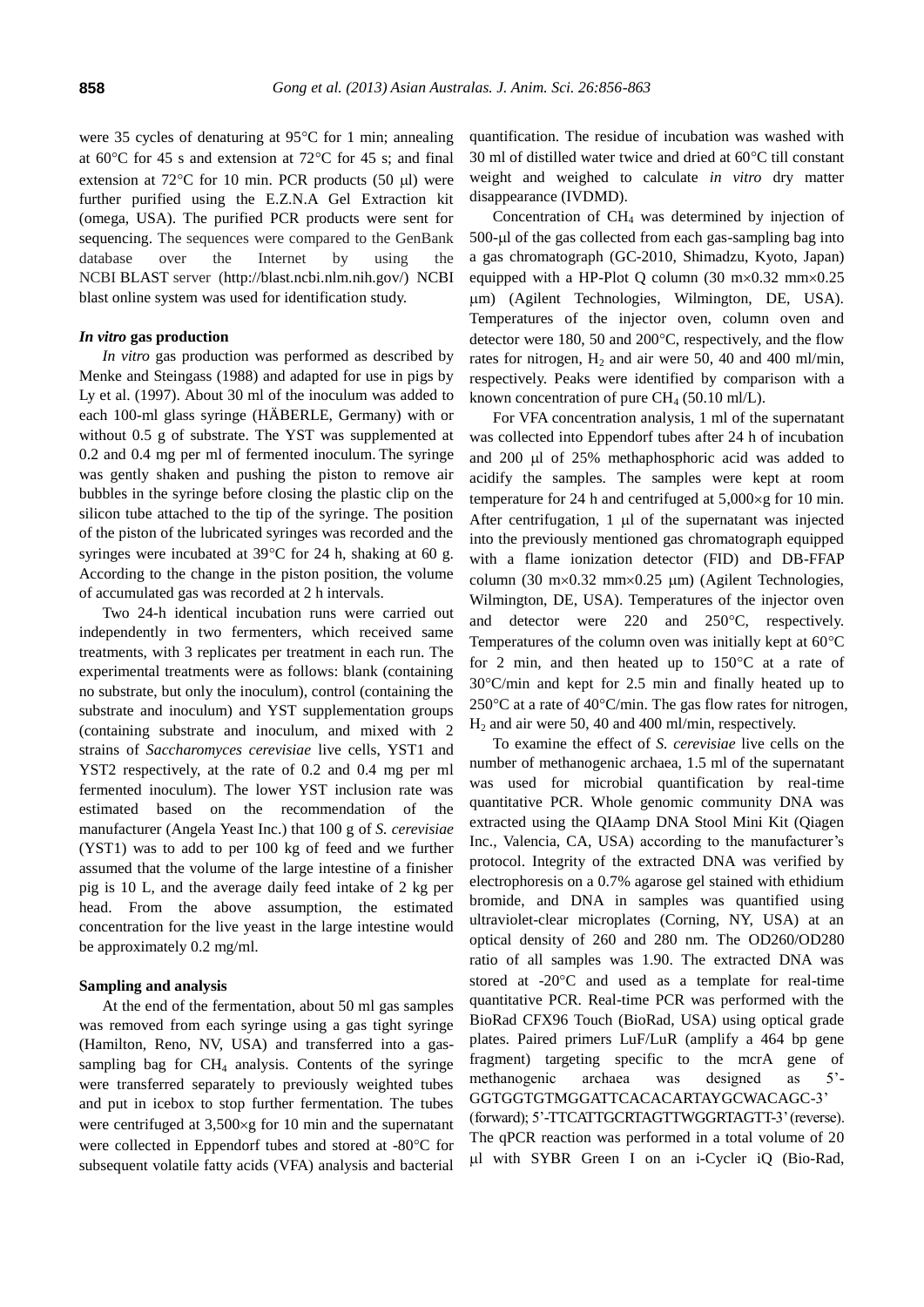Hercules, CA, USA). Final reaction mixtures contained 10  $\mu$ l SYBR Green Supermix, 1  $\mu$ l of each Primer, 3  $\mu$ l of DNA samples and  $5 \mu l$  H<sub>2</sub>O. Cycle conditions were conducted following a program of 1 min at  $95^{\circ}$ C, 15 s at 95 $\degree$ C, 30 s at 58 $\degree$ C, and 25 s at 72 $\degree$ C for 35 cycles followed by 10 min at 72°C. Standard curves were constructed using appropriate serial dilution of the Plasmid (PMD-18T, Takara, Japan) DNA. The copy numbers of standard plasmid and per ml of elution buffer (copy/ml) and copy numbers of target gene per ml of incubate sample were determined by standard method (Ritalahti et al., 2006).

#### **Calculation and data analysis**

The total gas produced in the control and the YST treatment groups was calculated by subtracting the average gas produced in blank syringes. The percent loss in weight of dry matter (DM) of the substrate was presented as IVDMD. The volume of CH<sup>4</sup> produced (ml) was calculated by multiplying gas produced (ml) by its corresponding  $CH<sub>4</sub>$ concentration in the analyzed sample. Methane production reduction potential (MRP) was calculated by taking net methane values for the control (no yeast supplemented) as 100%:

MRP  $(\%) = (\%$  Net methane in control -% Net methane in the yeast group) /% Net methane in control $\times100$ 

The molar proportion of acetate, propionate and butyrate (mmol/100 mmol) was calculated as the determined concentration of VFA in samples divided by the determined total VFA concentration and then multiply 100. Recovery of  $H_2$  was estimated from the molar proportion of VFA and CH<sup>4</sup> (Demeyer and Degraeve, 1991) as shown below:

2H Recovery (%) = 2H accepted/2H released $\times$ 100

 $2H$  accepted =  $4M+2P+2B+4V$ 

 $2H$  released =  $2A+P+4B+3V$ 

Where M is methane, A is acetate, P is propionate, B is butyrate and V is valerate.

Data were analyzed by one-way analysis of variance (ANOVA) using the general linear model procedures of the SPSS 17.0 Program (Chicago, IL, USA). The syringe was considered as the experimental unit. The Tukey's tests were performed to identify differences among group means. The correlation between VFA and methane production was also analyzed. A p values $\leq 0.05$  were considered statistically significant,  $0.05 < p$  values  $\leq 0.1$  were considered tendencies.

### **RESULTS**

Analysis of the partial 18s rRNA sequences (411-bp) in the selected 2 yeast strains (one isolated from a commercial yeast product sold as feed supplement for pigs and another was isolated from bread) showed a high homology of 90%. Pylogenetic analysis between the two strains of active dry yeast on the basis of the ClustalW method in Lasergene software (DNASTAR) are shown in Figure 1. Phylogenetic analysis indicated that the two strains were located in the same branch with *Saccharomyces cerevisiae* (GU256758.1) indicating that the two yeast strains used in our study belong to *Saccharomyces cerevisiae*.

Effects of active dry yeast on production (ml) of total gas and  $CH_4$  and IVDMD (%) after 24 h of incubation are shown in Table 2. Total gas and CH<sub>4</sub> production decreased ( $p<0.05$ ) by the addition of yeast. CH<sub>4</sub>/total gas ratio for YST 2 treatments was lower  $(p<0.05)$  than the control. The MRP of YST 1 and YST 2 were 10.1 and 26.2 (average value of 2 supplemental level). IVDMD increased  $(p<0.05)$ in higher level of YST1 and lower level of YST2 treatments.

Propionate, butyrate, valerate, and total VFA concentrations in the 0.4 mg/ml YST 1- and 0.2 mg/ml YST 2-supplementation groups were significantly higher (p<0.05) than the control (Table 3). Concentration of acetate tended ( $p = 0.087$ ) to be lower with addition of yeasts. Proportion of propionate, butyrate, and valerate increased ( $p<0.05$ ), but that of acetate decreased ( $p<0.05$ ), which led to a decrease  $(p<0.05)$  in the A: P (acetate: propionate) ratio in the 0.4 mg/ml YST 1 and both the YST 2 supplementation groups. Hydrogen recovery decreased (p<0.05) by yeasts supplementation.

A significantly positive correlation  $(p<0.05)$  was found between CH<sup>4</sup> production and molar proportion of acetate and the A:P ratio (Table 4). The proportion of propionate tended ( $p = 0.073$ ) to be negatively correlated with CH<sub>4</sub> production.

The standard curve for quantitative PCR was obtained by preparing 10-fold dilutions of plasmid containing 464-bp partial mcrA gene fragment amplified with LuF/LuR primer set and it had a linear scope of detection ranged from  $10<sup>3</sup>$  to 10<sup>9</sup> target molecule numbers, with a slop of -3.491 and amplification efficiency of 94.3%. Effects of yeasts on mean numbers of mcrA genes (methanogenic archaea) in inoculum of each treatment are presented in Figure 2. DNA extracted from the fermented inoculum had to be diluted 10 folds in order to minimize PCR inhibition in our study. In all samples, the absolute abundance of total methanogenic archaea was in the magnitude of  $10^6$  to  $10^8$  per ml of ferment inoculum. The absolute abundance of total methanogenic archaea was significantly lower ( $p<0.01$ ) in yeast treatment groups than in the control.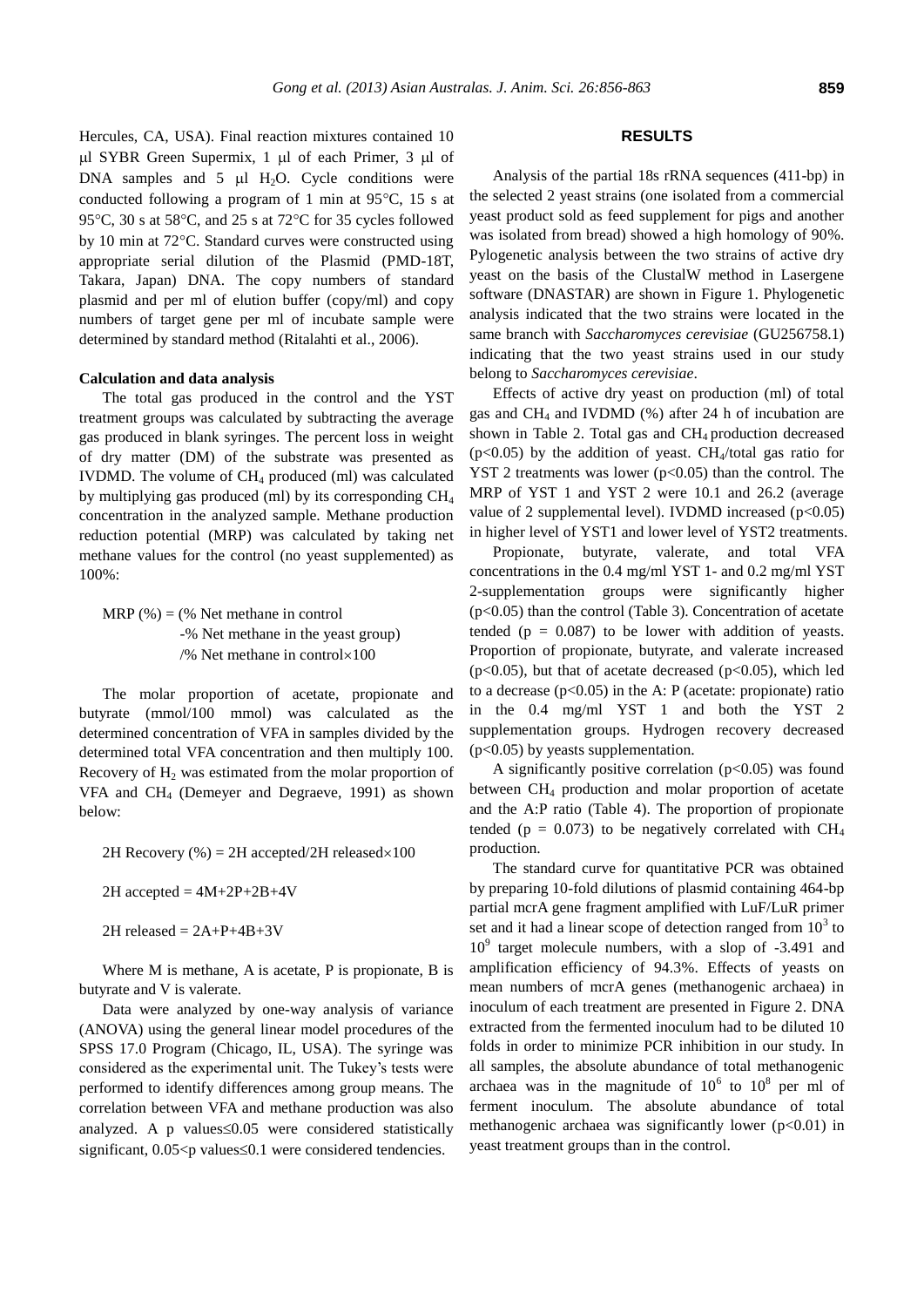

**Figure 1.** ITS2 sequence-based phylogenetic tree of yeast isolates. Neighbor-joining dendrogram with 5,000 bootstraps was based on aligned positions of ITS2 sequences of isolated yeasts (YST1, YST2 and YST3) and adjacent partial sequences of rRNA genes from 18 yeast isolates obtained from Genbank. Accession numbers of isolates were shown in front of them. Branches corresponding to partitions reproduced in less than 50% bootstrap replicates are collapsed. The evolutionary distances were computed using the Kimura 2-parameter method. The analysis involved 22 nucleotide sequences. *Encephalitozoon cuniculi* was used as out-group isolate. Phylogenetic tree was designed by MEGA5 software.

#### **DISCUSSION**

In the present study, the 2 strains of *Saccharomyces cerevisiae* live cells, selected based on their growth rate alone, showed potential to suppress  $CH<sub>4</sub>$  production in substrate fermented in large intestinal contents of pigs as inoculum (Table 2). This result is in agreement with a previous study that *Saccharomyces cerevisiae* reduces ruminal CH<sup>4</sup> production (Lynch and Martin, 2002), but others found no effect (Lila et al., 2004) or an increase (Martin et al., 1989) in batch cultures with mixed rumen microflora. The discrepancies among studies could be associated with the characteristics of the strain (Chuang et al., 2011), diet composition (Sullivan and Martin, 1999) and dose (Lila et al., 2006).

A significant decrease in total gas production in the yeast treatments was observed in this study (Table 2), which was increased in previous studies (Lila et al., 2004; Lila et al., 2006). This may be partly associated with the decreased production of acetate in the yeast treatments, because  $CO<sub>2</sub>$ and  $H_2$  are byproducts of acetate production during carbohydrate fermentation. Methane production was decreased by yeast supplementation, and the result of MRP parameter also reflects the total methane production reduction potential of the yeast (Table 2). The lower CH4/total gas values in the yeast treatment groups suggest the reduction in  $CH_4$  was absolute and not a result of a decrease in the total gas. The increased IVDMD in the higher level of YST 1- and lower level of YST 2 supplementation groups (Table 2) is in agreement with

**Table 2.** Effects of two strains of *Saccharomyces cerevisiae* on total gas and methane production and *in vitro* dry matter disappearance

| Items          |                   |                    |                    |                |             |         |
|----------------|-------------------|--------------------|--------------------|----------------|-------------|---------|
|                | Control           | <b>YST 1-0.2</b>   | YST 1-0.4          | YST 2-0.2      | YST 2-0.4   | p value |
| Total gas (ml) | $105.9^{\rm a}$   | $100.1^{\circ}$    | $99.3^{b}$         | $98.8^{b}$     | $98.8^{b}$  | 0.005   |
| Methane (ml)   | 10.9 <sup>a</sup> | 9.8 <sup>b</sup>   | 9.8 <sup>b</sup>   | $8.2^{\circ}$  | $7.9^\circ$ | < 0.001 |
| Methane/total  | $0.103^a$         | $0.098^{\text{a}}$ | $0.098^{\text{a}}$ | $0.083^{b}$    | $0.080^{b}$ | < 0.001 |
| $MRP(\%)$      |                   | 10.1               | 10.1               | 24.8           | 27.5        |         |
| IVDMD $(\%)$   | $51.9^{b}$        | $57.4^{ab}$        | $63.8^{\rm a}$     | $58.2^{\rm a}$ | $55.0^{b}$  | 0.016   |
| pH             | 6.90 <sup>a</sup> | $6.75^{b}$         | $6.71^{b}$         | $6.75^{b}$     | $6.76^{b}$  | 0.003   |

Means within a row with different letter superscripts differ (p<0.05). Data were means of 6 syringes of 2 runs.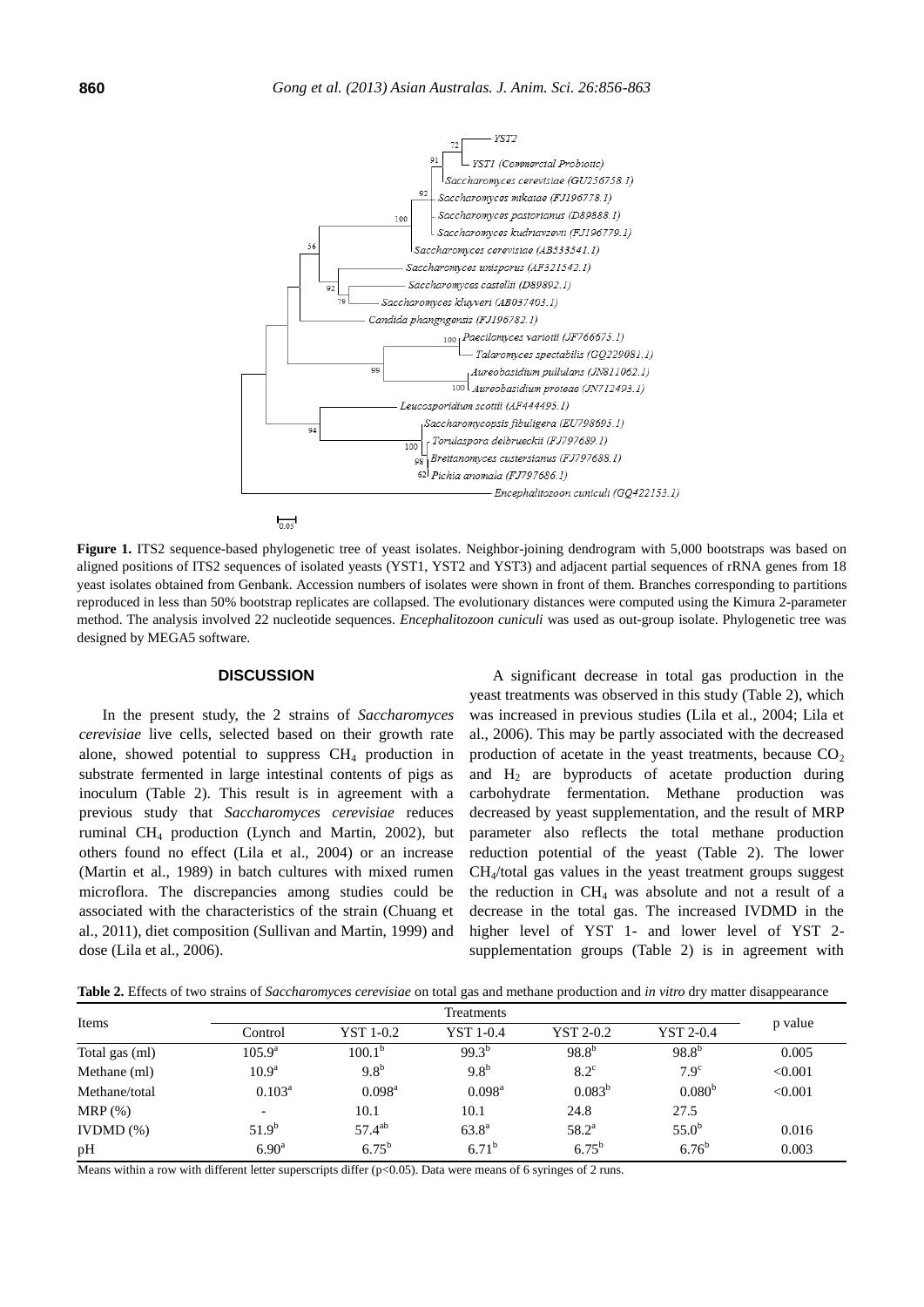| Items                                   | Treatments        |                    |                    |                    |                    |         |
|-----------------------------------------|-------------------|--------------------|--------------------|--------------------|--------------------|---------|
|                                         | Control           | <b>YST 1-0.2</b>   | <b>YST 1-0.4</b>   | YST 2-0.2          | <b>YST 2-0.4</b>   | p value |
| Concentration of VFA (mmol/ml)          |                   |                    |                    |                    |                    |         |
| Acetate                                 | 49.7              | 48.6               | 48.4               | 45.9               | 47.2               | 0.095   |
| Propionate                              | $16.4^\circ$      | $17.5^{bc}$        | 20.0 <sup>a</sup>  | 18.7 <sup>ab</sup> | 17.8 <sup>bc</sup> | < 0.001 |
| Butyrate                                | $12.6^{\circ}$    | $14.4^{bc}$        | 16.6 <sup>ab</sup> | $17.4^{\rm a}$     | $15.7^{ab}$        | 0.003   |
| Valerate                                | $0.88^{\circ}$    | 1.01 <sup>b</sup>  | 1.26 <sup>a</sup>  | $1.24^{\rm a}$     | $1.15^{ab}$        | 0.003   |
| <b>Total VFA</b>                        | 80.8 <sup>b</sup> | $82.9^{b}$         | $88.2^{a}$         | $85.2^{\rm a}$     | $83.5^{ab}$        | 0.037   |
| Molar proportion of VFA (mmol/100 mmol) |                   |                    |                    |                    |                    |         |
| Acetate                                 | $61.4^a$          | $58.6^{ab}$        | $54.9^\circ$       | $53.8^\circ$       | $56.5^{bc}$        | < 0.001 |
| Propionate                              | 20.3 <sup>d</sup> | $21.1^{\text{cd}}$ | $22.7^{\circ}$     | 22.0 <sup>ab</sup> | $21.3^{bc}$        | < 0.001 |
| <b>Butyrate</b>                         | $15.6^\circ$      | 17.3 <sup>bc</sup> | 18.8 <sup>a</sup>  | $20.4^{\rm a}$     | $18.8^{ab}$        | 0.002   |
| Valerate                                | 1.09 <sup>c</sup> | $1.22^{bc}$        | $1.43^{\rm a}$     | $1.45^{\rm a}$     | $1.37^{ab}$        | 0.003   |
| A: P                                    | $3.02^a$          | $2.79^{ab}$        | $2.42^{\circ}$     | $2.44^{\circ}$     | $2.65^{bc}$        | < 0.001 |
| $A+B$ : $P$                             | $3.79^{a}$        | $3.61^{ab}$        | $3.25^{\rm d}$     | 3.37 <sup>cd</sup> | $3.53^{bc}$        | < 0.001 |
| $H2$ release $(\%)$                     | $187.0^a$         | $175.1^{ab}$       | 169 <sup>b</sup>   | $174.7^{ab}$       | $178.4^{ab}$       | 0.019   |
| $H2$ recovery $(\%)$                    | $65.2^{\rm a}$    | 61.0 <sup>b</sup>  | $59.6^{b}$         | $59.7^{b}$         | $57.9^{b}$         | < 0.001 |

**Table 3.** Effects of two strains of *Saccharomyces cerevisiae* on concentrations and molar proportion of VFA, and the calculated hydrogen release and recovery

Means within a row with different letter superscripts differ ( $p<0.05$ ). Data were means of 6 syringes of 2 runs.

results of Ayala et al. (1992), who found an improvement in digestibility with yeast supplementation because of the improved NDF degradability. Other *in vivo* studies showed that some yeast cultures increased the number of cellulolytic bacteria in the rumen and, in some cases, increased cellulose degradation (Dawson, 1990; Newbold, 1995).

The increased total VFA concentrations and the greater molar proportion of propionate in the higher level of YST1 and lower level of YST2 treatments were in accordance with the increased substrate degradability (Table 3). The significantly lower A:P and  $A+B:P$  ratios in the yeast supplementation groups than the control seem to suggest one possible mechanism of how yeast suppresses CH<sup>4</sup> production is by shifting the fermentation product to higher propionate and lower acetate and butyrate productions.  $CO<sub>2</sub>$ and  $H_2$  that served as the main substrates for  $CH_4$  synthesis are generated when carbohydrate was fermented to acetate and butyrate (Flint, 1997), while production of propionate serves as a competitive pathway for available  $H_2$  (Boadi et al., 2004). The positive correlation between acetate (and butyrate) and  $CH<sub>4</sub>$  production together with the negative correlation between propionate and  $CH<sub>4</sub>$  production (Table 4) recorded in our study are in agreement with the above suggestions and further support our hypothesis that the YST suppressed  $CH_4$  production by shifting the fermentation pathway to favor propionate production.

Several i*n vitro* studies have shown the beneficial effects of supplementing live yeasts on  $H_2$  utilization and acetate production by homoacetogenic bacteria, even in the presence of methanogens (Chaucheyras, et al., 1995a; Chaucheyras-Durand et al., 1997). When methane production is decreased, hydrogen concentration is often increased (Czerkawski, 1986). Homoacetogenic bacteria can utilize  $CO<sub>2</sub>$  and  $H<sub>2</sub>$  to produce acetate, which has been reported to play an important role in re-utilization of fermentative  $H_2$  in some non-ruminant digestive ecosystems (Bellier and Gidenne, 1996). The presence of homoacetogenic bacteria in pigs has been reported by DeGraeve and Demeyer et al. (1990). Besides, hydrogen sulfide is produced in the large intestine by a dissimilatory sulfate reduction, which has higher affinity for hydrogen and a lower hydrogen threshold than methanogenesis if a sufficient amount of sulfate is supplied (Zinder, 1993). Although we did not measure the sulfate concentration in the digesta but around 10 mM free sulfate was detected in the pig cecal digesta (Ushida et al., 1995), which is assumed to be sufficient for sulfate reduction. Hydrogen recovery value in this study was only between 58 to 65%, which might be because part of the  $H_2$  was used for hydrogen sulfide production. Low  $H_2$  recovery rate indicates the presence of reductive acetogenesis as a substantial source of acetate in the hindgut of rabbit (Demeyer and Degraeve, 1991). The  $H_2$  recovery decreased significantly by yeasts in

**Table 4.** The relationship between methane production and molar proportion of VFA

| Item                          | Acetate     | Propionate   | Butvrate     | A: P        |
|-------------------------------|-------------|--------------|--------------|-------------|
| Correlation coefficient $(R)$ | $R = 0.664$ | $R = -0.433$ | $R = -0.735$ | $R = 0.596$ |
| Significant (p)               | $p = 0.003$ | $p = 0.073$  | $p = 0.001$  | $p = 0.009$ |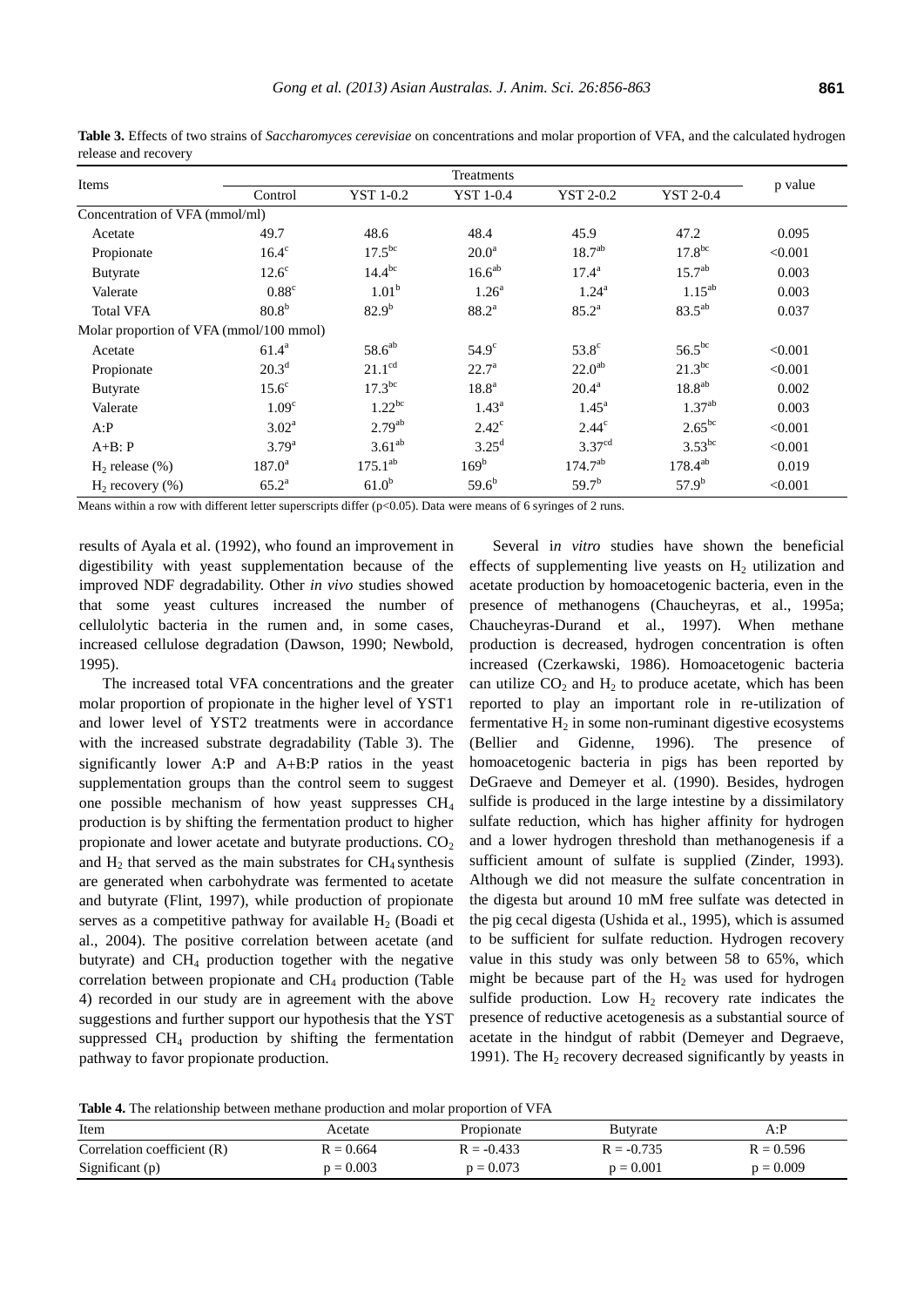

**Figure 2.** Mean numbers of mcrA genes (methanogenic archaea) in inocula. Error bars represent standard errors of means. <sup>a,b</sup> Treatments with different letters are different at p<0.05.

this study (Table 3), together with the increased acetate production and the lower CH<sup>4</sup> yield in yeast supplementation groups seem to suggest the possibility that YST induces higher acetogenesis.

A novel finding of our study is to quantitatively show a reduction of the total methanogenic archaea population in the yeast-supplemented groups (Figure 2). We proposed that the reduction of methanogenic archaea is because YST supplementation shifted the fermentation pattern to enhance propionate production and induced acetogenesis, both of which competes for the  $H_2$  available for methanogenic archaea.

In conclusion, the 2 strains of active live yeasts tested in this study showed to be potential agents to mitigate enteric CH<sup>4</sup> production. Compared to the control group, the higher level of yeast 1 and the lower level of yeast 2 also improved DM digestibility, total VFA and propionate production and decreased the number of methanogenic archaea. Our results show that live yeast cells mitigate  $CH<sub>4</sub>$  by modifying the fermentation pathways toward to favor propionate over acetate and butyrate productions as well as increasing homoacetogenesis, thereby sinking the available  $H_2$  thus suppressing growth of methanogenic archaea.

#### **ACKNOWLEDGEMENTS**

This study was financially supported by a grant from the National Science and Technology Major Project of the Ministry of Science and Technology of China (20011ZX08006004).

#### **REFERENCES**

- Ayala, O. J., S. S. Gonza lez, R. Herrera, R. Barcena and G. D. Mendoza. 1992. Effect of a probiotic and a molasses-urea supplement on fiber digestibility of sesame straw. J. Anim. Sci. 70:307.
- Bellier, R. and T. Gidenne. 1996. Consequences of reduced fibre intake on digestion, rate of passage and caecal microbial

activity in the young rabbit. Br. J. Nutr. 75:353-363.

- Breznak, J. A. and J. M. Switzer 1986. Acetate synthesis from  $H_2$ plus CO<sup>2</sup> by termite gut microbes. Appl. Environ. Microbiol. 52:623-630.
- Boadi, D., C. Benchaar, J. Chiquette and D. Massé. 2004. Mitigation strategies to reduce enteric methane emissions from dairy cows: Update review. Can. J. Anim. Sci. 84:319-335.
- Chaucheyras, F., G. Fonty, G. Bertin and P. Gouet. 1995. *In vitro* H<sup>2</sup> utilization by a ruminal acetogenic bacterium cultivated alone or in association with an archaea methanogen is stimulated by a probiotic strain of *Saccharomyces cerevisiae*. Appl. Environ. Microbiol. 61:3466-3467.
- Chaucheyras-Durand, F., G. Fonty and G. Bertin. 1997. Effects of a microbial additive, Levucell SC on growth and metabolism of a ruminal acetogenic bacterial strain *in vitro*. In: Proceedings of Rumen Function Conference, Chicago, USA, p. 33.
- Chuang, Y. H., N. D. Walker, S. M. McGinn and K. A. Beauchemin. 2011. Differing effects of 2 active dried yeast (*Saccharomyces cerevisiae*) strains on ruminal acidosis and methane production in nonlactating dairy cows. J. Dairy Sci. 94:2431-2439.
- Czerkawski, W. J. 1986. An introduction to rumen studies. Oxford, UK: Pergamon Press.
- Davis, M. E., D. C. Brown, C. V. Maxwell, Z. B. Johnson, E. B. Kegley and R. A. Dvorak. 2004. Effect of phosphorylated mannans and pharmacological additions of zinc oxide on growth and immunocompetence of weaning pigs. J. Anim. Sci. 82:581-587.
- Dawson, K. A. 1990. Designing the yeast culture of tomorrowmode of action of yeast culture for ruminants and nonruminants. In: Biotechnology in the Feed Industry. Proc. Alltech's 6th Annu. Symp. Lexington, KY. Alltech Tech. Publ. Nicholasville, KY. p. 59.
- Demeyer, D. I. and K. De Graeve. 1991. Differences in stoichiometry between rumen and hindgut fermentation. J. Anim. Physiol. Anim. Nutr. 22:50-61.
- Desnoyers, M., S. Giger-Reverdin, G. Bertin, C. Duvaux-Ponter and D. Sauvant. 2009. Meta-analysis of the influence of *Saccharomyces cerevisiae* supplementation on ruminal parameters and milk production of ruminants. J. Dairy Sci. 92:1620-1632.
- Flint, H. J. 1997. The rumen microbial ecosystem- some recent